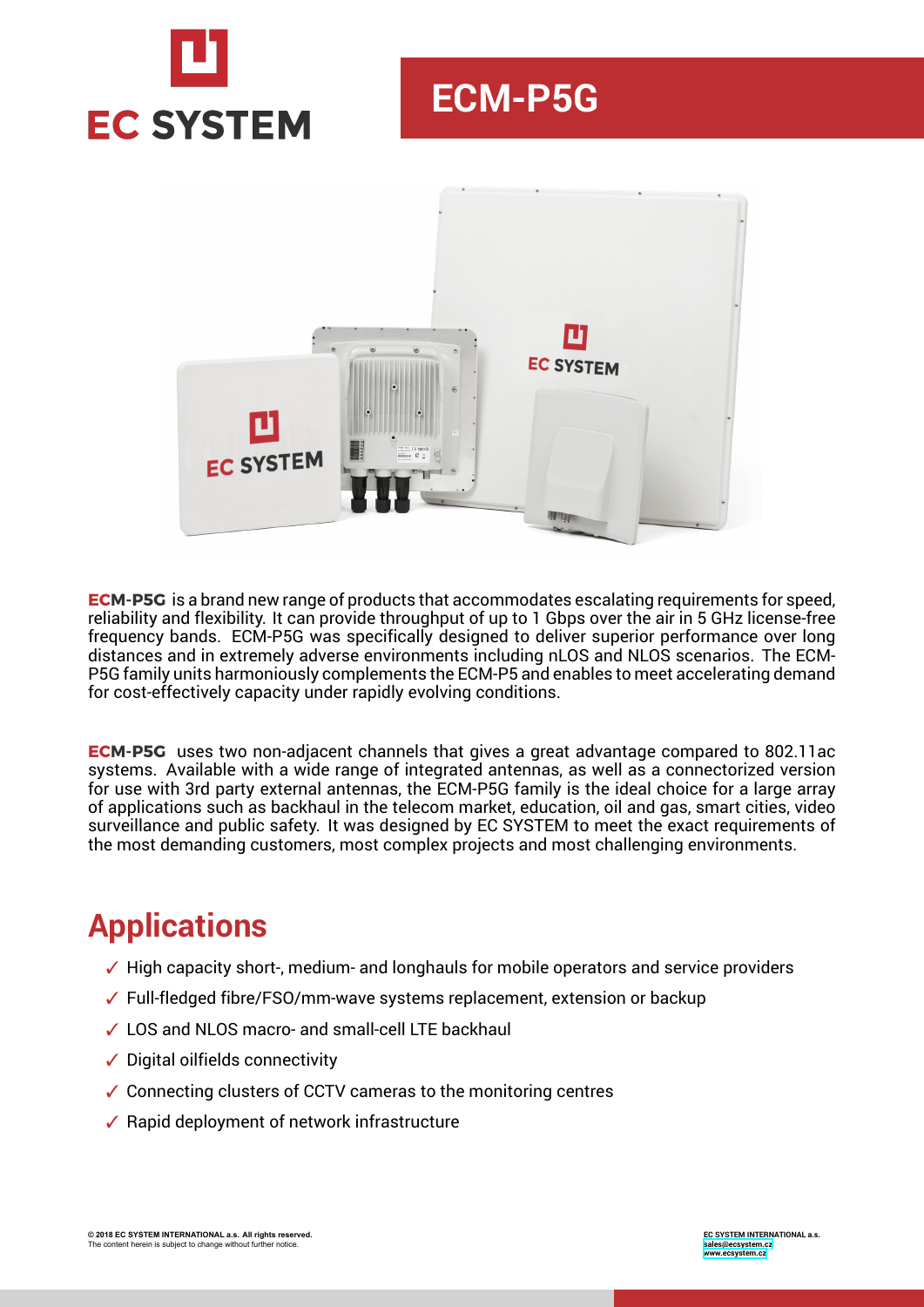# **ECM-P5G**

# Top Facts Sheet

### **HIGHEST SPECTRAL EFFICIENCY**

Best-in-breed up to 14 bps/Hz

Highest order QAM256 and QAM1024 modulations

#### **SUPERIOR PERFORMANCE AND PROCESSING POWER**

Transparent L2 transport for Ethernet traffic of any type

Real throughput up to 500 Mbps in 2x20 MHz channel and up to 1000 Mbps in 2x40 MHz

#### **ULTRA-LOW LATENCY**

Ultra-low consistent 1.5 ms latency at any distance

Configurable frame size

#### **LONG RANGE LINKS**

Connectivity at the distances of more than 60 km with external antennas

High-power transmitter and improved sensitivity even at highest modulations, ensuring maximal link budget

Unprecedented system gain of 172 dB even with integrated antennas

#### **SEEMLESS INTEGRATION**

Extended QoS support

Two Gigabit Ethernet ports

SFP optical port

IEEE 1588v2

Built-in full-fledged L2 switch supporting VLAN and Spanning Tree Protocol

#### **FLEXIBILITY**

Available in connectorized configuration and with integrated from 23 to 28 dBi flat-panel dualpolarity antennas

Easy-to-align and easy-to-install

Fully configurable uplink/downlink ratio

Very small footprint

#### **IMPROVED NOISE IMMUNITY / INTERFERENCE AVOIDANCE**

TDD synchronization using a built-in GNSS receiver

#### **RELIABILITY & ROBUSTNESS**

Ruggedized aluminium cast IP66 and IP67 enclosure

Extended temperature range of -40°C to +60°C, with 100% humidity

No link degradation even in harsh weather conditions

Built-in surge protection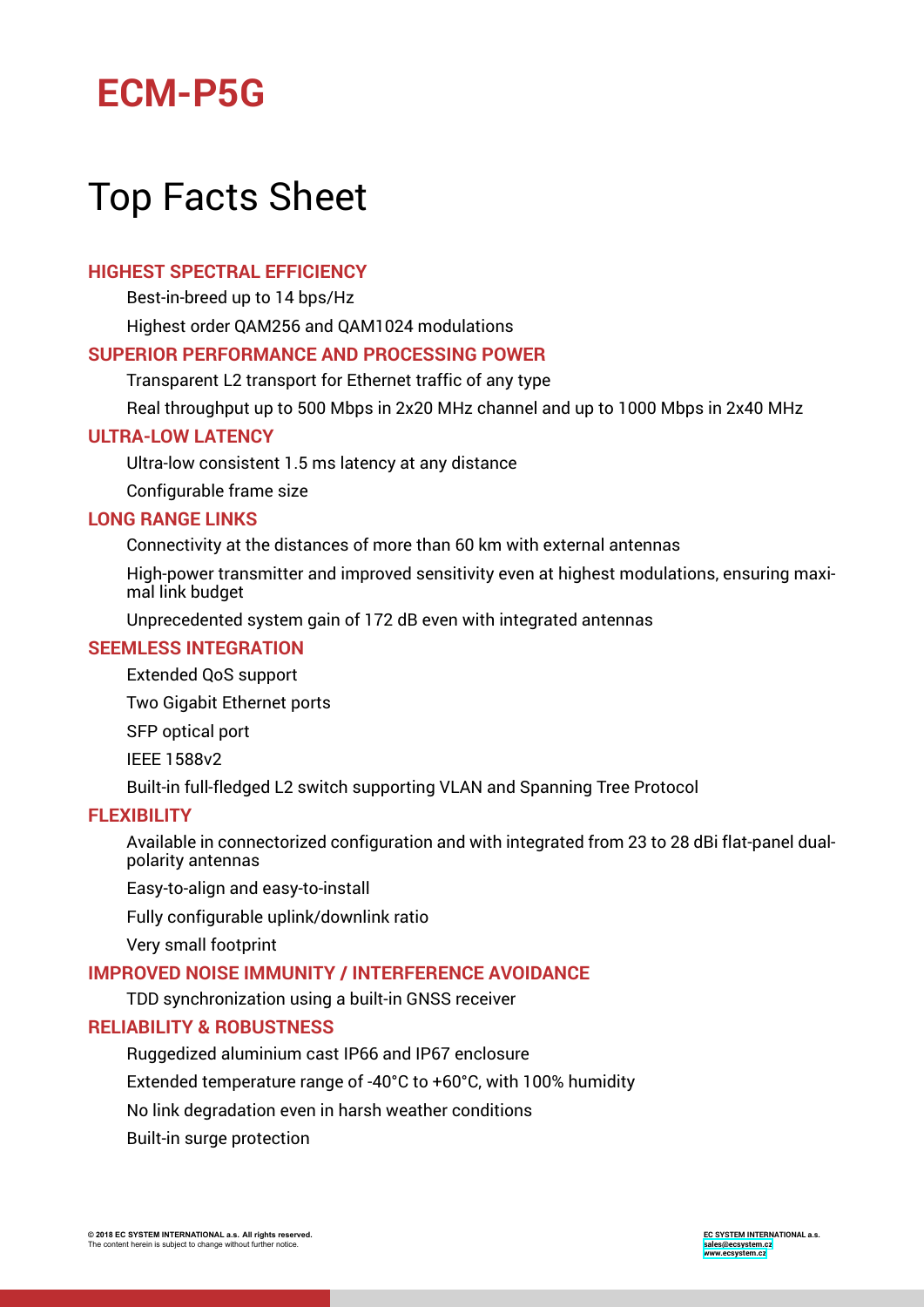

## **PERFORMANCE**

| Throughput                                                                        | Up to 1 Gbps, net aggregate                                       |  |  |  |
|-----------------------------------------------------------------------------------|-------------------------------------------------------------------|--|--|--|
| More than 1.6 million packets per second (line rate)<br><b>Packet performance</b> |                                                                   |  |  |  |
| Latencv                                                                           | $\pm$ 1.5 - 5 ms one-way, typical (depending on air frame period) |  |  |  |

## **RADIO TECHNOLOGY**

| <b>Modulation</b>           | Cyclic single carrier                                                                                                                                  |  |  |
|-----------------------------|--------------------------------------------------------------------------------------------------------------------------------------------------------|--|--|
| <b>Cyclic prefix</b>        | 1/8 and 1/16 (for 2x20 and 2x40 MHz channel width)                                                                                                     |  |  |
| <b>Modulation schemes</b>   | Eleven modulation/coding schemes from QPSK to QAM256, as well as<br><b>QAM1024</b>                                                                     |  |  |
| <b>Frequency range</b>      | $4.9 - 6.0$ GHz                                                                                                                                        |  |  |
| <b>Channel widths</b>       | 2x10, 2x20 and 2x40 MHz                                                                                                                                |  |  |
| <b>Spectral efficiency</b>  | Up to 14 bps/Hz                                                                                                                                        |  |  |
| <b>Transmit power</b>       | Up to 22 dBm (average, per Tx chain) @ QPSK to QAM64<br>Up to 20 dBm @ QAM256<br>Up to 18 dBm @ QAM1024                                                |  |  |
| <b>Receiver sensitivity</b> | down to -93 dBm @ 2x10 MHz, QPSK                                                                                                                       |  |  |
| System gain                 | Up to 172 dB (based on a 28 dBi integrated antenna in 2x10 MHz channel<br>width)                                                                       |  |  |
| <b>Duplex Scheme</b>        | TDD, Hybrid-FDD                                                                                                                                        |  |  |
| Antenna                     | - Integrated: dual-polarization flat panel 23, 26, 28 dBi<br>- Connectorized: 2x N-type (Female) connectors for external dual-<br>polarization antenna |  |  |
| <b>Maximal range</b>        | Up to 60 km (clear line-of-sight with external antennas)                                                                                               |  |  |

## **AIR PROTOCOL**

| Air frame                                           | Configurable, from 2 to 10 ms                                 |  |  |
|-----------------------------------------------------|---------------------------------------------------------------|--|--|
| Downlink/uplink ratio                               | Configurable, from 50:50 to 90:10 at both uplink and downlink |  |  |
| <b>Automatic modulation control</b> Fully supported |                                                               |  |  |
| <b>Automatic ranging</b>                            | Fully supported                                               |  |  |
| <b>TDD synchronization</b>                          | Fully supported, via built-in GNSS receiver or IEEE1588 PTP   |  |  |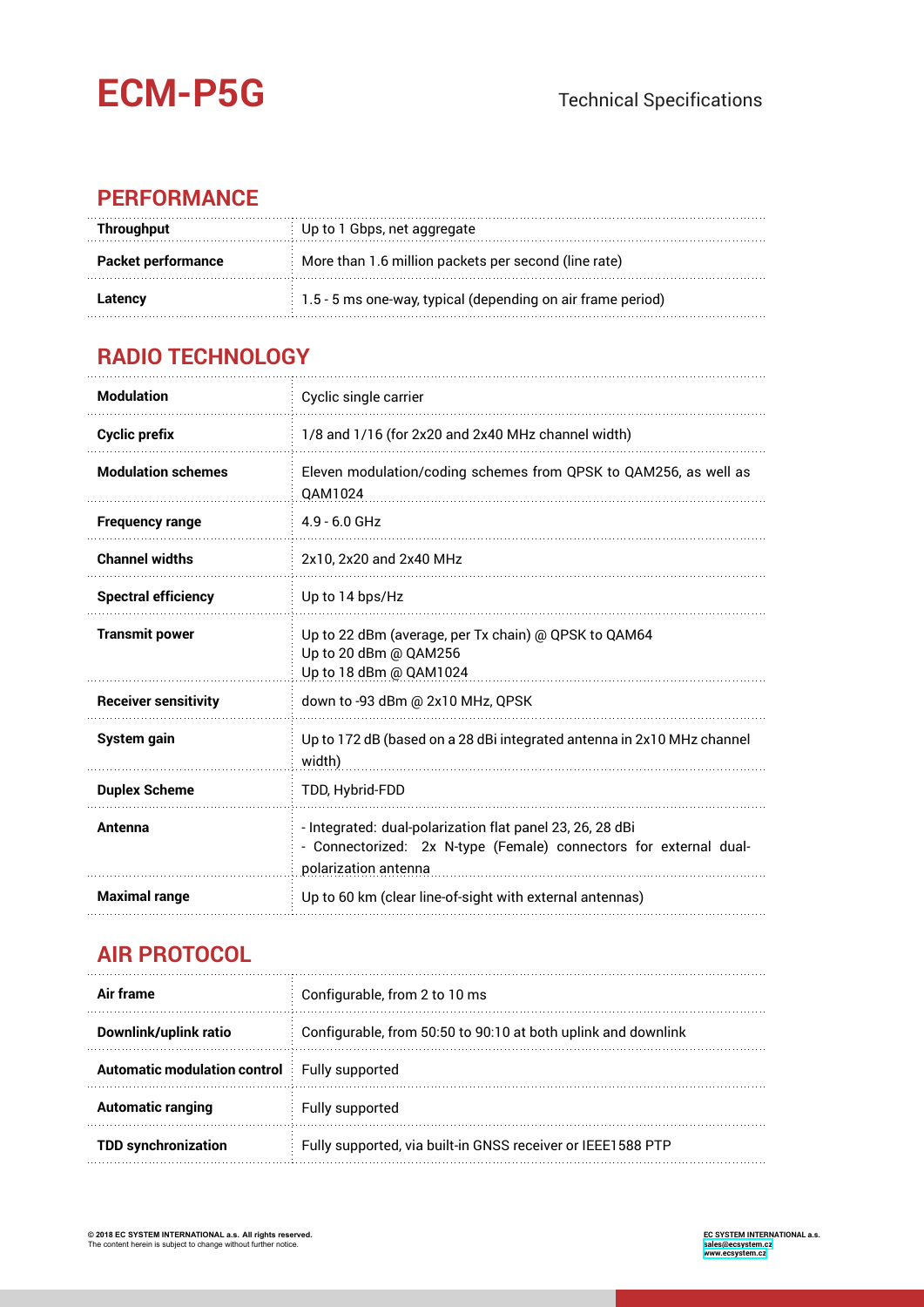## **WIRED INTERFACES**

| <b>Ethernet</b>     | 2x 10/100/1000-BaseT copper ports, RJ-45:<br>GEO - Data+PoE input<br>GE1 - Data only<br>SFP port: various 3rd party single and multi-mode fibre module sup-<br>ported<br>Either of the ports can be configured independently for management,<br>user data or for a hybrid mode |
|---------------------|--------------------------------------------------------------------------------------------------------------------------------------------------------------------------------------------------------------------------------------------------------------------------------|
| <b>PoE</b>          | EC SYSTEM proprietary «passive» PoE                                                                                                                                                                                                                                            |
| <b>Cable length</b> | Copper Ethernet cable length: up to 100 m between outdoor unit and the<br>primary network connection<br>Fibre cable length: up to 300 m or more depending on the SFP module<br>type                                                                                            |

## **QOS AND NETWORK PROTOCOLS**

| OoS                          | queues                                    |  |  |  |
|------------------------------|-------------------------------------------|--|--|--|
| <b>Prioritization</b>        | «Strict» and «Weighted Round Robin» modes |  |  |  |
| <b>Packet classification</b> | 802.1 <sub>p</sub>                        |  |  |  |
| <b>Network protocols</b>     | <b>VLAN, STP</b>                          |  |  |  |
| <b>Timing Transport</b>      | IEEE 1588 v2, transparent clock           |  |  |  |

## **MANAGEMENT AND INSTALLATION**

| <b>LED</b> Indication       | $\pm$ Power status, wireless and wired link status, RSSI indication, TDD sync<br>status |  |  |
|-----------------------------|-----------------------------------------------------------------------------------------|--|--|
| <b>Management Protocols</b> | HTTP, telnet, SNMP v1/2c/3 (MIB-II and proprietary MIBs)                                |  |  |
| Web GUI Tools               | Antenna Alignment Tool, Spectrum Analyzer                                               |  |  |

## **PHYSICAL**

| <b>Weight and dimensions</b> | Please refer to the model matrix below                                          |  |  |  |
|------------------------------|---------------------------------------------------------------------------------|--|--|--|
| Operating temperature range  | $\pm$ from -40°C to +60°C.                                                      |  |  |  |
| Dust and water protection    | IP66. IP67                                                                      |  |  |  |
| <b>Wind load</b>             | 160 km/h, operational; 200 km/h, survival                                       |  |  |  |
| Power supply                 | IDU-BS-G(60W): 90-220 VAC, 50/60 Hz, -10°C to +40°C, 151x62x38 mm,<br>$0.32$ kg |  |  |  |
| Input DC range               | $±43$ to $±56$ VDC                                                              |  |  |  |
| <b>Consumption</b>           | Up to 55 W                                                                      |  |  |  |